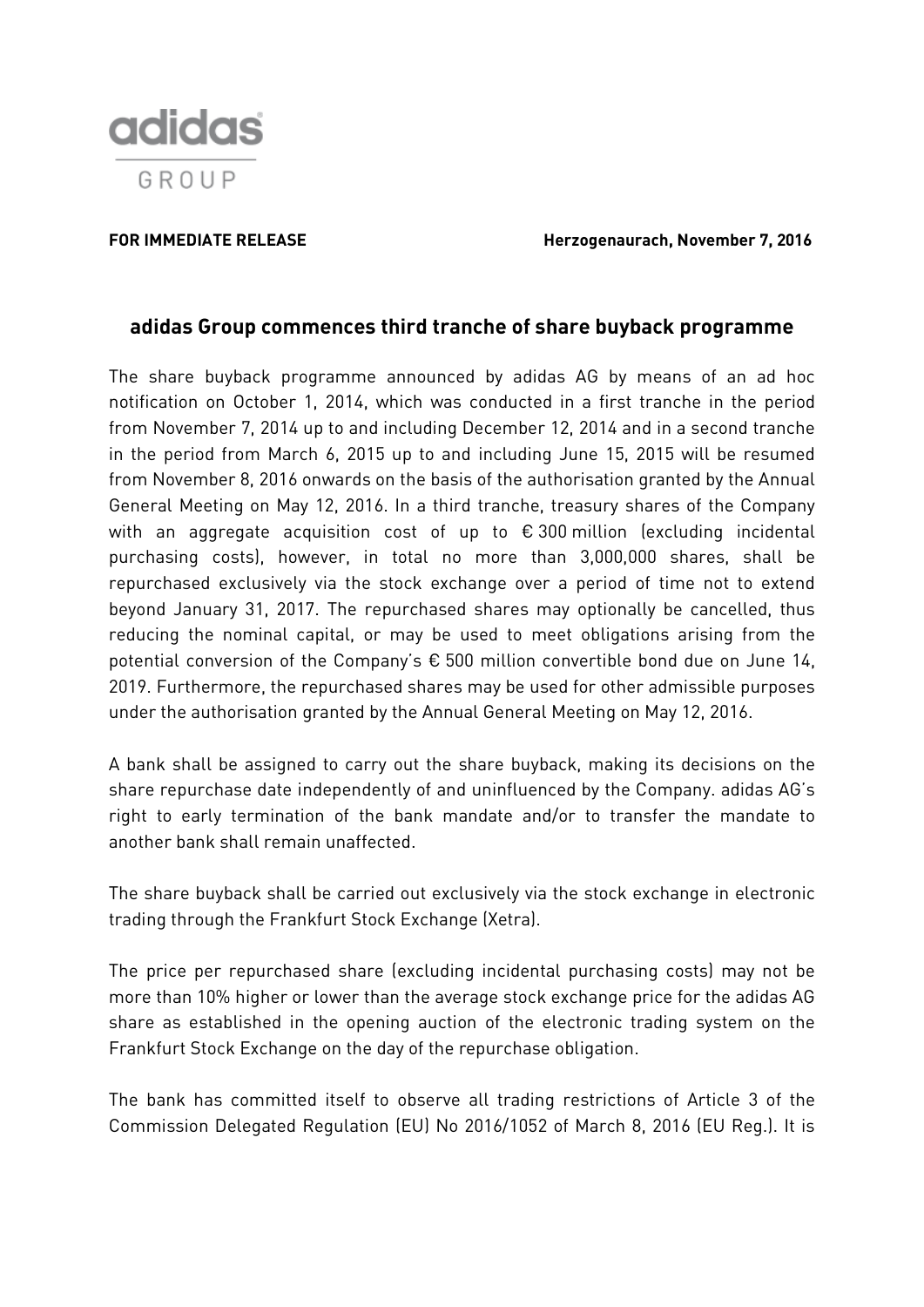

stipulated in the EU Reg. that, inter alia, no purchase price may be paid which exceeds the price of the last independent trade or the highest independent bid placed at the time of the purchase on the trading venue on which the purchase is carried out, whichever value is the highest. In addition, pursuant to the EU Reg., not more than 25% of the average daily volume of shares on the trading venue on which the purchase is carried out may be acquired. The average volume of shares is based on the average daily trade volume of the 20 trading days preceding the specific date of purchase.

The share buyback programme may be suspended and resumed at any time if this is in compliance with all statutory provisions.

The transactions will be announced pursuant to the requirements of Article 2 sec. 3 EU Reg. no later than on the seventh trading day after their execution.

In addition, adidas AG will report regularly on the progress of the share buyback on www.adidas-Group.com.

In October 2014, the adidas Group had initiated a multi-year shareholder return programme as part of which the company aims to return up to  $\epsilon$  1.5 billion in total to adidas AG shareholders until the end of 2017, primarily in the form of share buybacks. Until today, the adidas AG has successfully completed 40% of the programme. The total number of shares bought back by adidas AG during the first two tranches in the years 2014 and 2015 for a total amount of  $\epsilon$  600 million amounts to 9,018,769 shares. This represents 4.31% of the company's nominal capital.

\*\*\*

## **Contacts:**

**Media Relations Investor Relations** Jan Runau Chief Corporate Communication Officer Tel.: +49 (0) 9132 84-3830

Katja Schreiber Christian Stoehr Senior Director Corporate Communication Director Investor Relations

Sebastian Steffen Vice President Investor Relations Tel.: +49 (0) 9132 84-4401